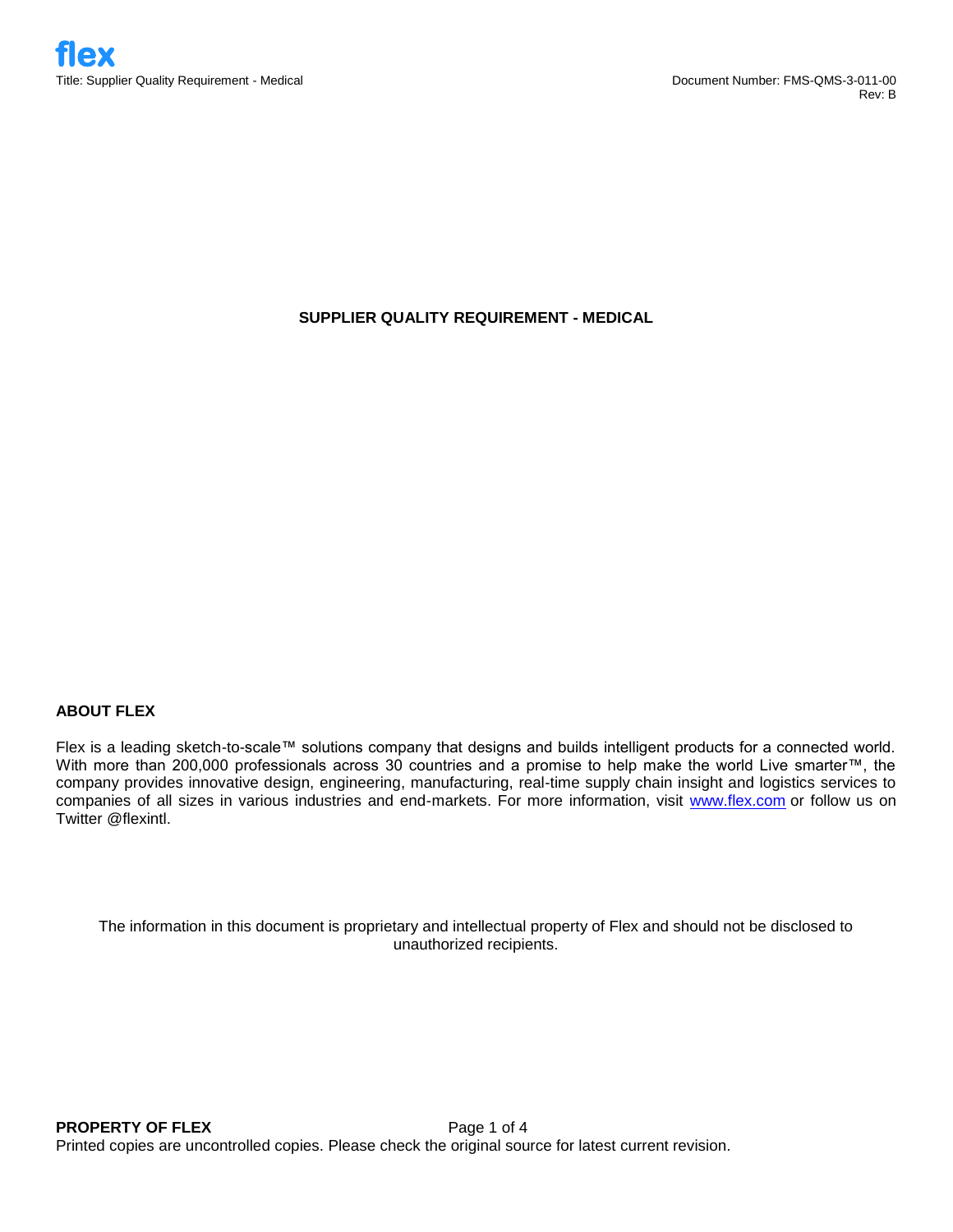#### **1.0 BACKGROUND/INTRODUCTION**

- 1.1 This document Supplier Quality Requirement Medical ("document") defines supplemental and more specific quality agreements to the Supplier Quality General Requirements, FMS-QMS-3-005-00 between all Flex legal entities ("Buyer") and Flex suppliers ("Seller" or "Supplier").
- 1.2 Changes to this "document" can only be made by approval from the Supplier Quality Systems team supporting Global Procurement and Supply Chain or the Medical Segment.

### **2.0 SCOPE AND PURPOSE**

- 2.1 Buyer companies serve a variety of industries and business segments and as such, a Buyer has unique supplier quality requirements specific to these industries and business markets.
- 2.2 This "document" defines the special Medical industry requirements for Suppliers relating to the quality of all products or services, to be used in Medical applications, purchased by the Buyer from Suppliers during the term of any Agreement, including but not limited to purchases made pursuant to Purchase Orders (POs), General Business Agreements (GBAs), any other contract or any other document with a link to or referencing this "document." Any deviations, exceptions or additional requirements shall be mutually agreed in writing between Buyer and Supplier. Specific quality criteria, targets and similar measures will be mutually agreed in product specific Component Quality Plans (CPQ), if not already defined in a product specification. When referenced by the applicable contract or agreement or in a purchase order issued by Flex, all of these requirements will comprise a complete quality agreement between Buyer and Supplier.
- 2.3 The terms of purchase transactions between Buyer and Supplier are governed by a General Business Agreement (GBA) or Terms and Conditions Checklist. If neither of those Agreements exists, the terms governing purchase transactions between Buyer and Supplier are the Buyers Standard Terms and Conditions which are transmitted with every purchase order.

#### **3.0 DEFINITIONS AND ABBREVIATIONS**

| 3.1<br>CPQ:               | <b>Component Quality Plan</b>                  |
|---------------------------|------------------------------------------------|
| 3.2 FDA:                  | Food and Drug Administration (USA)             |
| FMEA:<br>3.3 <sub>1</sub> | <b>Failure Mode and Effects Analysis</b>       |
| GPSC:<br>3.4              | Global Procurement and Supply Chain            |
| <u>ISO:</u><br>3.5        | International Organization for Standardization |
| 3.6 $1Q$ :                | Installation Qualification                     |
| MSA:<br>3.7               | Measurement Systems Analysis                   |
| 3.8 OQ:                   | <b>Operation Qualification</b>                 |
| PCBA:<br>3.9 <sub>2</sub> | <b>Printed Circuit Board Assemblies</b>        |
| $3.10$ PQ:                | <b>Process Qualification</b>                   |
| 3.11 SPC:                 | <b>Statistical Process Control</b>             |

**PROPERTY OF FLEX** Page 2 of 4 Printed copies are uncontrolled copies. Please check the original source for latest current revision.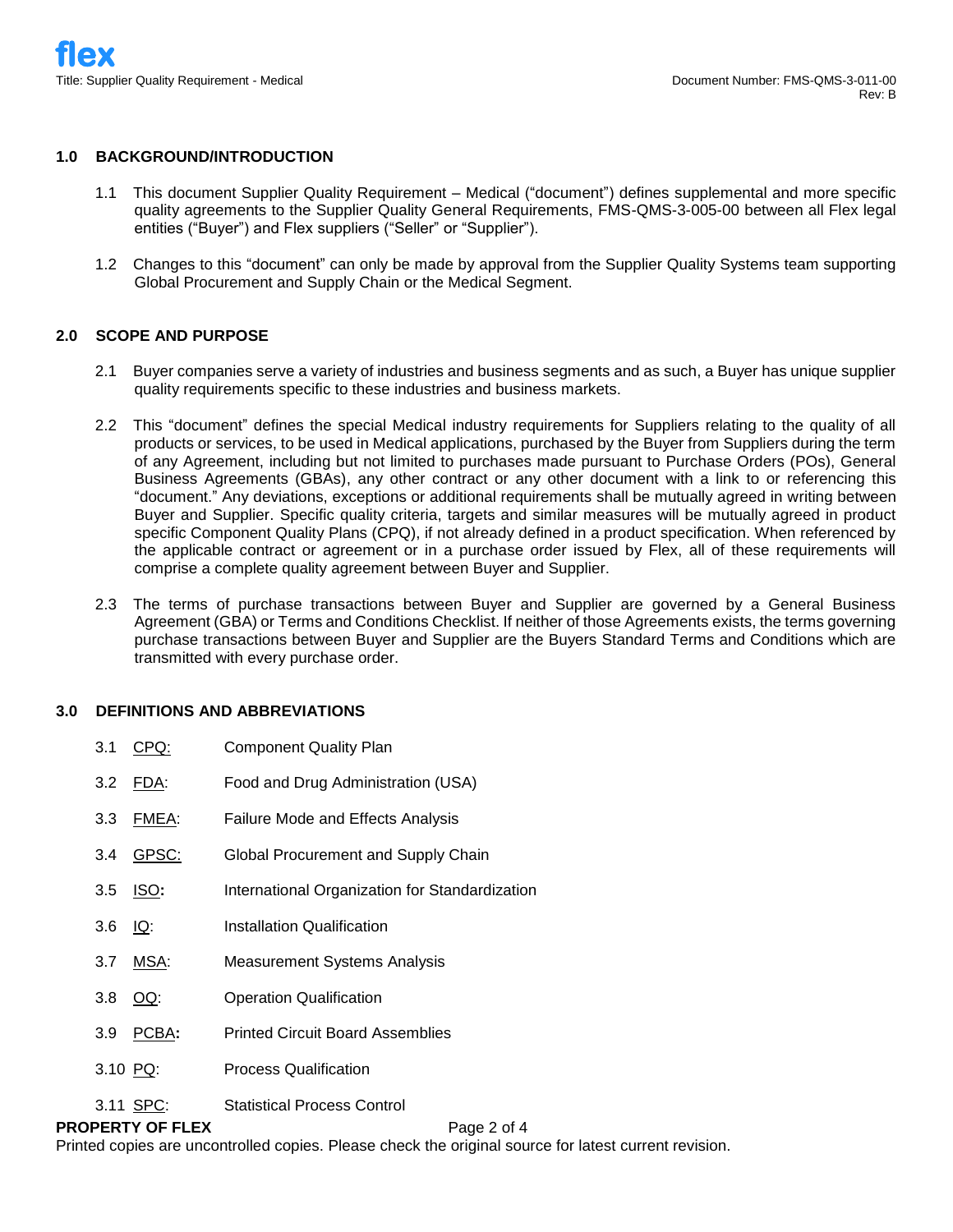#### **4.0 REFERENCES**

- 4.1 Supplier Quality General Requirements, FMS-QMS-3-005-00
- 4.2 ISO 13485, *Medical Devices – Quality Management Systems – Requirements for Regulatory Purposes*, current version
- 4.3 ISO 9001, *Quality Management Systems -- Requirements*, current version
- 4.4 FDA 21CFR Part 11, *Electronic Records; Electronic Signatures*

### **5.0 SUPPLIER REQUIREMENTS**

- 5.1 Communication and Document Submission:
	- 5.1.1 While Flex has multiple manufacturing locations worldwide, the official communication and document submission language between Flex and its suppliers is only English.
- 5.2 Supplier Quality System:
	- 5.2.1 Supplier shall be certified according to ISO 13485, current version. ISO 9001, current version is seen as a first step in becoming ISO 13485 certified.
	- 5.2.2 Supplier shall ensure that the latest valid versions of standards and regulatory frameworks are implemented (e.g., ISO, FDA, etc.) at all times.
- 5.3 The following requirements apply for all deliveries of medical products:
	- 5.3.1 Supplier shall use the latest versions of Potential Failure Mode and Effects Analysis (FMEA) and Measurement System Analysis (MSA).
	- 5.3.2 Supplier shall use Statistical Process Control (SPC) as the guideline for their system development.
	- 5.3.3 Business Resumption Plan: Supplier shall guaranty product availability over the complete customer project life time. A business resumption plan including all environmental relevant risks must be submitted before the first delivery for mass production.
	- 5.3.4 Acceptance Criteria: Supplier shall indicate in writing product conformance with Buyer's acceptance criteria. Acceptance status shall be maintained throughout manufacturing, packaging and labeling processes to ensure that all products passing the required acceptance criteria are shipped. Supplier shall validate product acceptance and provide such evidence with each product shipment to Buyer.
	- 5.3.5 Process Validation:
		- Where process output cannot be fully verified by subsequent inspection and test, the process shall be validated with a high degree of assurance and approved according to an established procedure. The validation activities and results, including the date and signature of the individuals approving the validation and where appropriate the major equipment validated, shall be documented.
		- Supplier shall establish and maintain procedures for monitoring and control of process parameters for validated processes to ensure that the specified requirements continue to be met. Only qualified individuals shall perform validated processes.
		- For validated processes, the monitoring and control methods and data, the date performed, and, where appropriate, the individuals performing the processes or the major equipment used shall be documented.

**PROPERTY OF FLEX** Page 3 of 4 Printed copies are uncontrolled copies. Please check the original source for latest current revision.